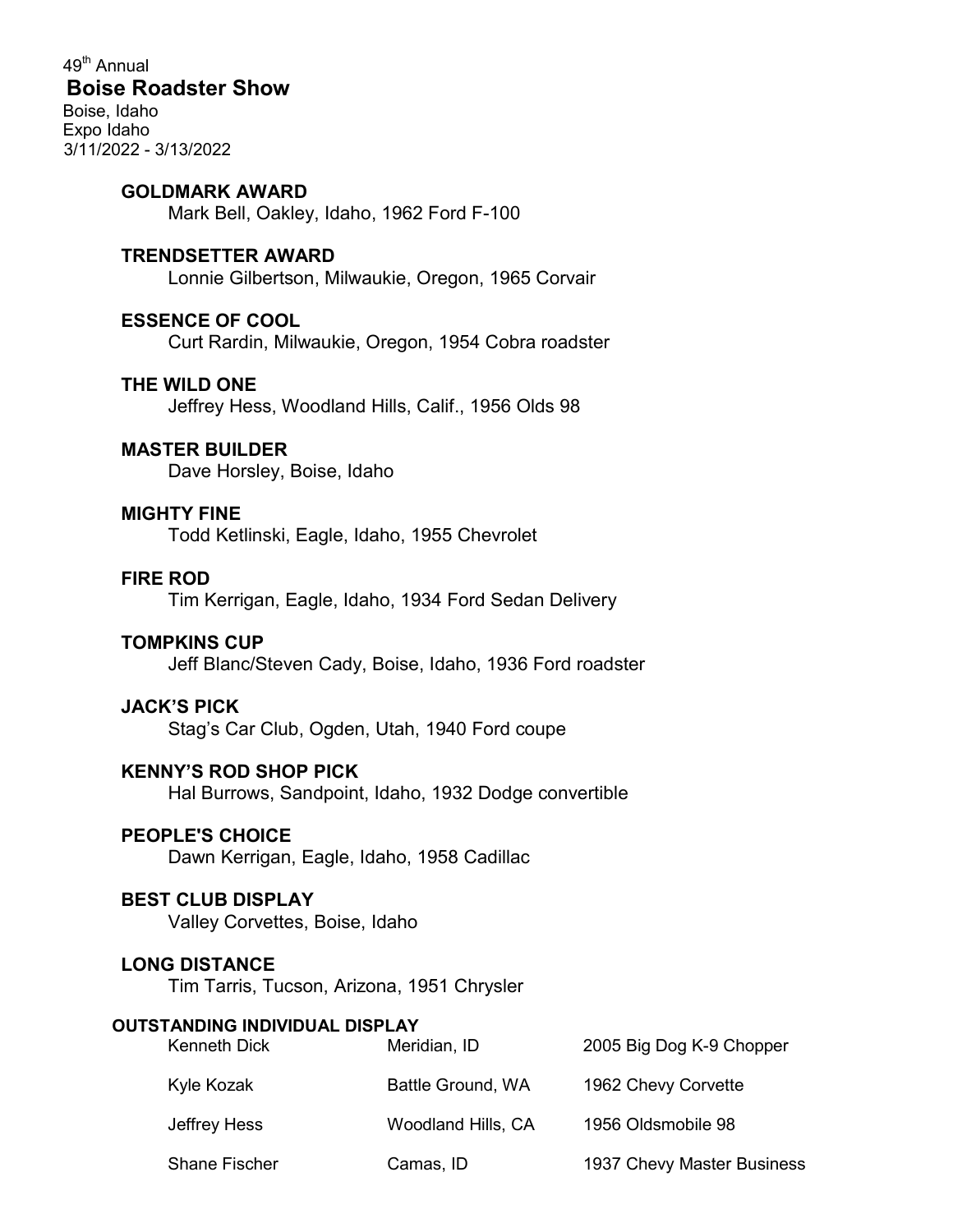| <b>Janice Sutherlund</b>                                           | Red Bluff, CA        | 1966 Plymouth Satellite       |
|--------------------------------------------------------------------|----------------------|-------------------------------|
| Mark Bell                                                          | Oakley, ID           | 1962 Ford F-100               |
| <b>OUTSTANDING 10X20 DISPLAY</b><br>Merle Mitchell                 | Vernon, BC           | 1940 Ford Business Coupe      |
| <b>OUTSTANDING NON-ELECTRICAL DISPLAY</b><br>Eric Grandeen         | Caldwell, ID         | 1969 Chevy C-10               |
| <b>OUTSTANDING DETAIL</b><br>Don McNeal                            | Caldwell, ID         | 1972 VW Fridolin              |
| <b>OUTSTANDING ENGINEERED</b><br>Mel Eggleston                     | Boise, ID            | 1929 Ford Bonneville Roadster |
| <b>OUTSTANDING UNDERCARRIAGE</b><br>Kyle Kozak                     | Battle Ground, WA    | 1962 Chevy Corvette           |
| <b>OUTSTANDING PAINT</b><br><b>Gary Warner</b>                     | Burley, ID           | 1958 Chevy Sedan Delivery     |
| Bob Cunningham                                                     | Boise, ID            | 1946 Hudson PU                |
| <b>OUTSTANDING USE OF COLOR DESIGN</b><br>Sid Sullivan             | Boise, ID            | 1959 Ford Thunderbird         |
| <b>OUTSTANDING BIKE PAINT</b><br>Kyle Kozak                        | Battle Ground, WA    | 2005 Custom Bike American     |
| <b>OUTSTANDING ENGINE - CUSTOM</b><br>Joe Cunningham               | West Valley City, Ut | 1955 Chevy Nomad              |
| <b>OUTSTANDING ENGINE STREET MACHINE COMP</b><br>Jeremy Breton     | Eagle, ID            | 2000 Acura Integra            |
| <b>OUTSTANDING ENGINE-ROD</b><br>Jerry Logan                       | Toledo, WA           | 1931 Ford Coupe               |
| <b>OUTSTANDING ENGINE - TRUCK</b><br>Scott Duncan                  | Boise, ID            | 1948 Chevy Truck              |
| <b>OUTSTANDING ENGINE - RESTORED</b><br>Stags Car Club             | Plain City, UT       | 1940 Ford Coupe               |
| <b>OUTSTANDING ENGINE - BIKE</b><br><b>Mike Roberts</b>            | Liberty Lake, WA     | 2007 Big Dog K-9 Chopper      |
| <b>OUTSTANDING INTERIOR - CUSTOM</b><br>Spencer McLean             | Boise, ID            | 1955 Chevy Nomad              |
| <b>OUTSTANDING INTERIOR - STREET MACHINE COMP</b><br>Garry Wiggins | Boise, ID            | 1967 Ford Mustang             |
| <b>OUTSTANDING INTERIOR - ROD</b>                                  |                      |                               |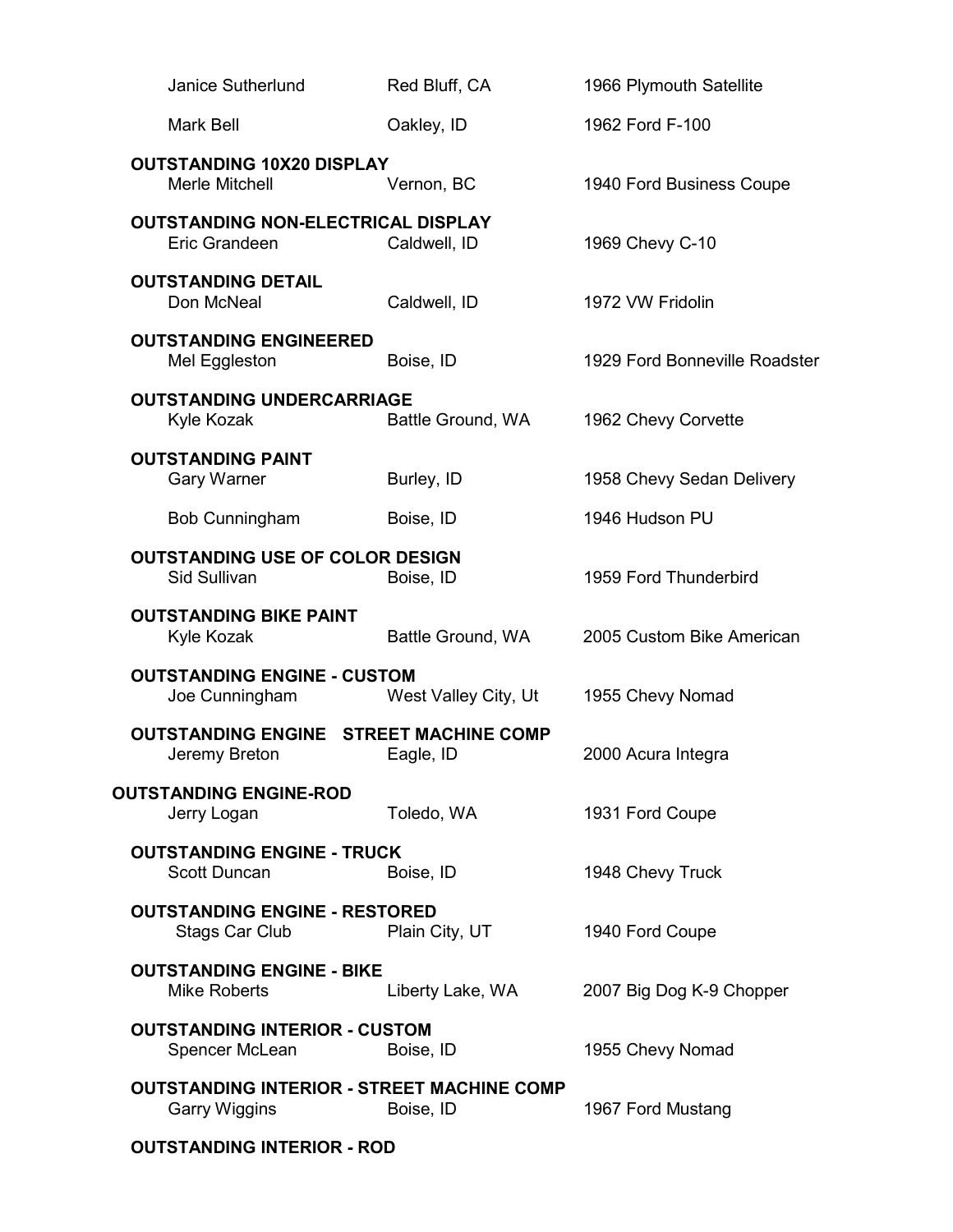| <b>Bob Cunningham</b>                                            | Boise, ID          | 1946 Hudson PU            |
|------------------------------------------------------------------|--------------------|---------------------------|
| <b>OUTSTANDING INTERIOR - TRUCK</b><br>Eric Grandeen             | Caldwell, ID       | 1969 Chevy C-10           |
| <b>OUTSTANDING INTERIOR - RESTORED</b><br>Larry Green            | Caldwell, ID       | 1966 Pontiac GTO          |
| <b>OUTSTANDING CUSTOM</b><br><b>Todd Ketlinski</b>               | Eagle, ID          | 1955 Chevy 2 door post    |
| <b>OUTSTANDING SPORTS/SPORT COMPACT</b><br>John Bollier          | Molalla, OR        | 1958 Chevy Corvette       |
| <b>OUTSTANDING FULL/RADICAL/HANDBUILT CUSTOM</b><br>Jeffrey Hess | Woodland Hills, CA | 1956 Oldsmobile 98        |
| <b>OUTSTANDING TRUCK</b><br>Mike Pennington                      | Boise, ID          | 1956 Chevy Sedan Delivery |
| OUTSTANDING FULL/RADICAL/HANDBUILT TRUCK<br>Dennis Ostriem       | Yakima, WA         | 1955 Chevy Pickup         |
| <b>OUTSTANDING COMPETITION</b><br>Jannie Povey                   | Meridian, ID       | 1965 Chevy Chevelle       |
| <b>OUTSTANDING STREET ROD</b><br>Tim Kerrigan                    | Eagle, ID          | 1934 Ford Sedan Delivery  |